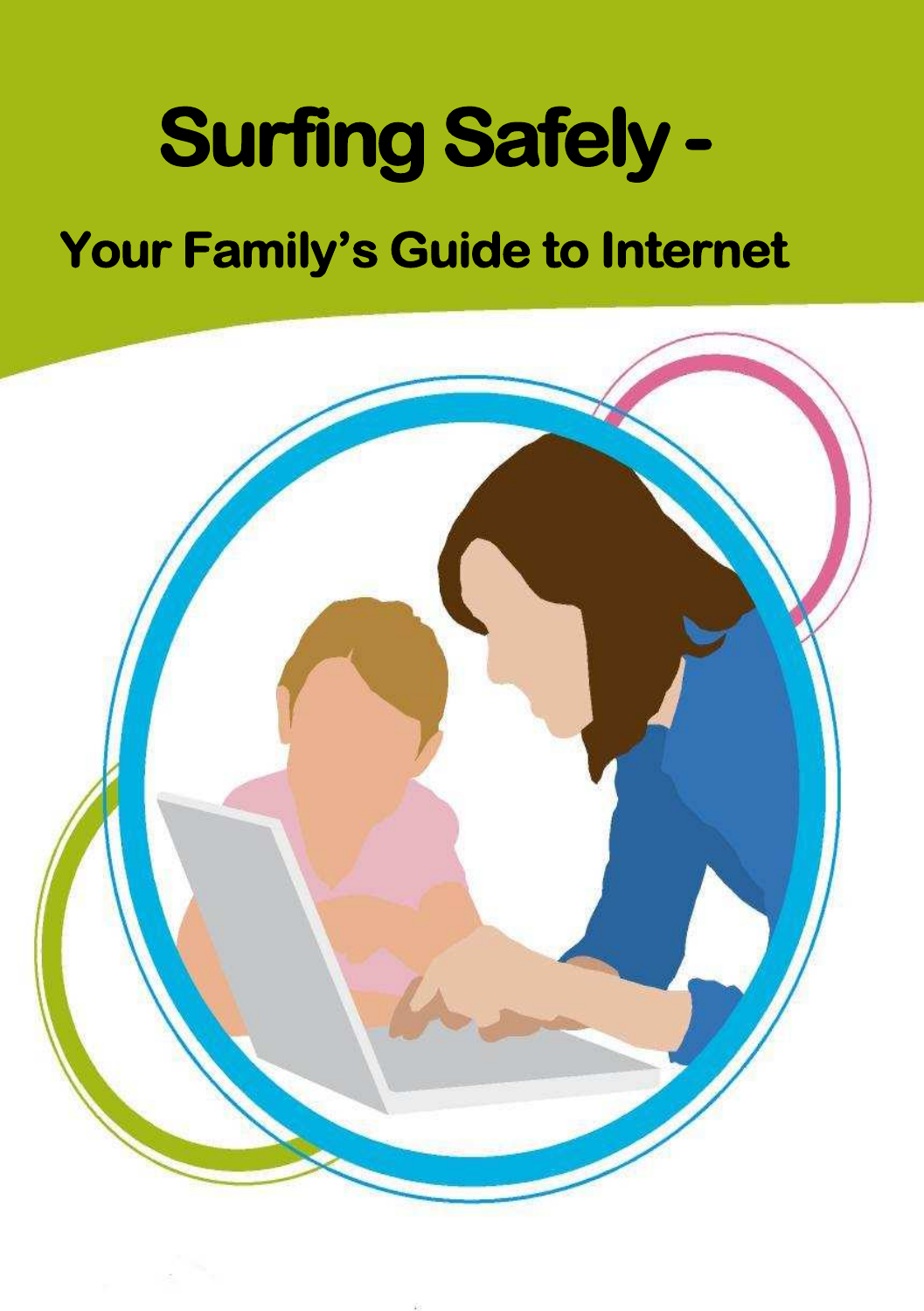# **Introduction**

The Internet is a wonderful and diverse place, filled with incredible information resources. Yet for many parents and carers, who often have less knowledge and experience of the Net, it can be a place of concern. We worry about what or whom our children may encounter online, and how we can protect them with our own limited knowledge.

While we use it for booking holidays and answering emails, your children are setting up social networking pages, instant messaging with webcams, blogging, researching school projects, listening to music, playing online games and emailing friends.

Most children use the internet safely and responsibly and we shouldn't therefore lose sight of the Nets' positive aspects. As parents, we need to balance our concerns about their safety online with empowering them to explore and make the most of this wonderfully rich resource, safe in the knowledge that they can talk to us about anything they may run into.

In clear, simple language, this booklet explains to parents what children already know or need to know about the online environment as well as providing advice about how you can protect your family, allowing them to use the Internet safely and securely while having as much fun as possible.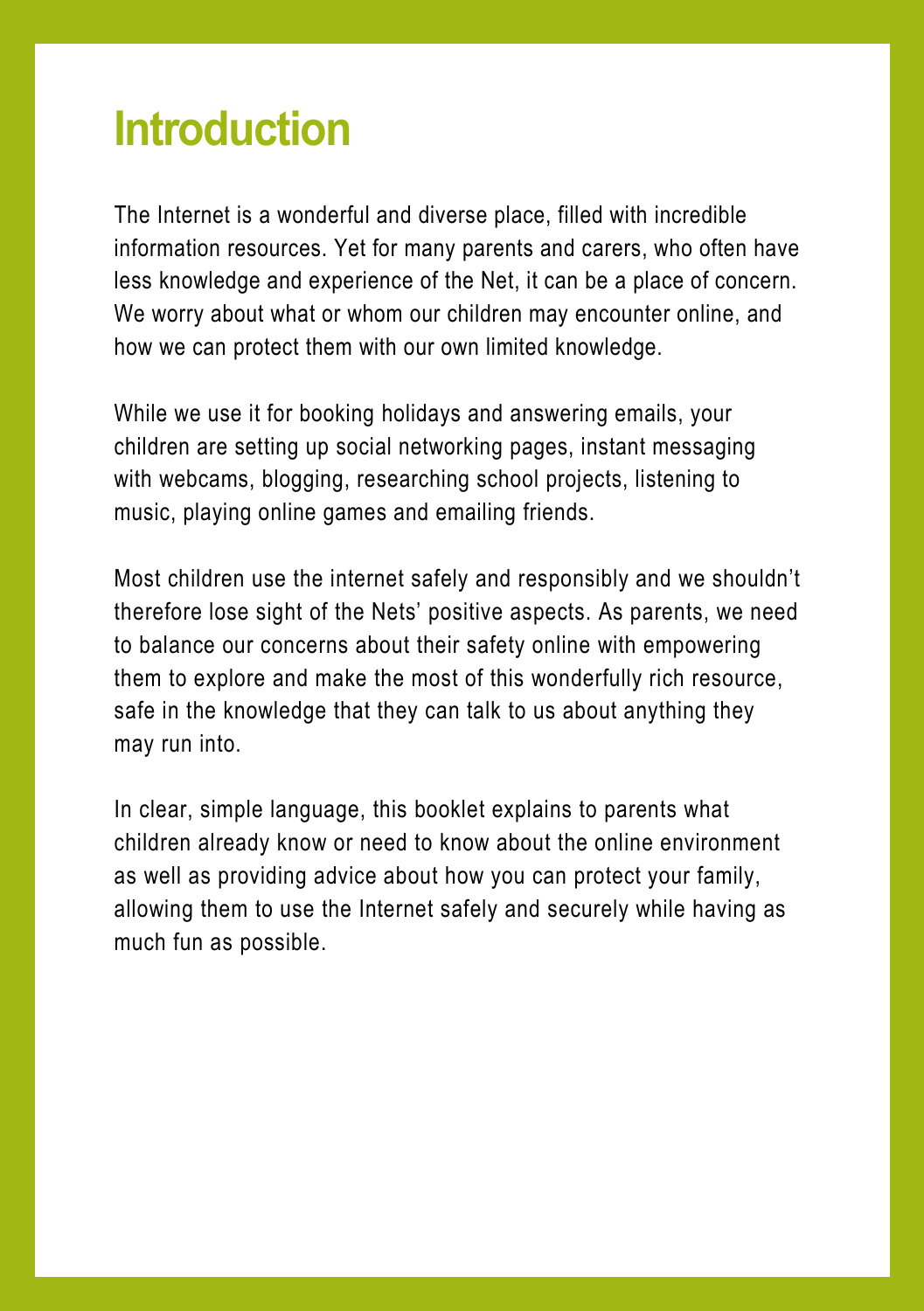# **So How Do Your Kids Use The Internet?**

### **Early Primary School Children (ages 5-7) Early Primary School Children (ages 5 – 7)**

This is the age when many children are introduced to the Internet. A child's first use of a computer may be at school while others may get their first computer experience at home learning from parents or older siblings.

Young children are often completely engaged by simple games and educational sites, but they quickly learn about new sites from their peers.

Ideally, when your children are this age, you will be actively involved with their online activities in the same way that you are with their homework. For example, you should make sure the computer your child uses is within your view and set up in a family room.

It's a good idea to set the home page of your Internet browser to a child-friendly home page for younger children and consider bookmarking a range of sites which you are happy for them to view. Show them how to access these from a Favourites folder which you can set up with their name. To access these services, click on Tools button at the top of the Browser.

Parental control software can help you by limiting the sites your child can access, even when you aren't around. The controls also limit any information you don't want your child sharing, whether it be their name, age, phone number or any other private information.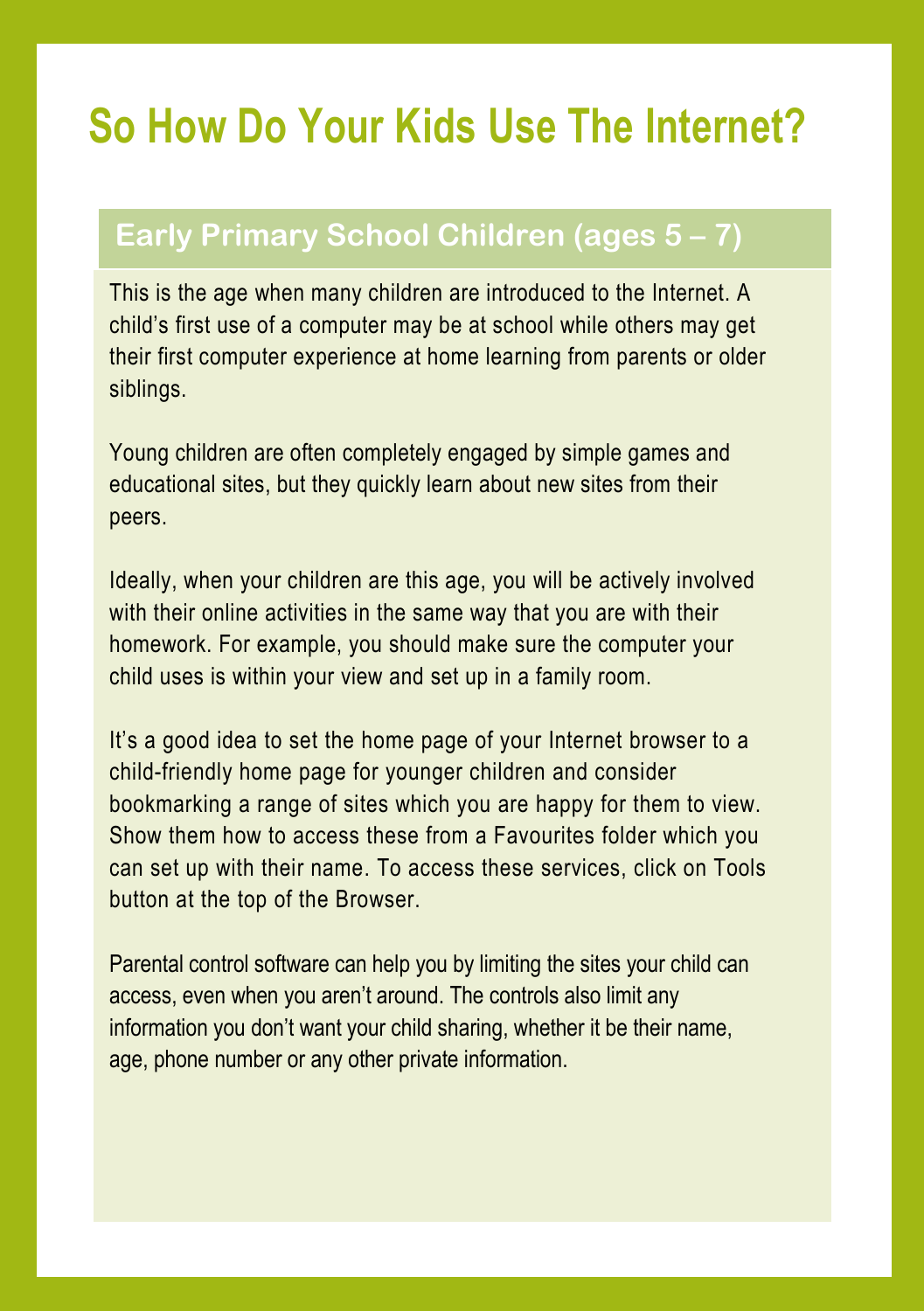#### **Early Primary School Children (ages 5-7) continued…**

**Early Primary School Children (ages 5-7) continued...**

You should turn on all the filtering and security features in your computer's search engine (such as Google's "SafeSearch" feature, found under "Preferences") to prevent your young child from inadvertently arriving at an adult or other inappropriate site as they do their homework.

Be sure to show your child how to close a browser window and let them know it's always okay to close a site if something surprising or disturbing occurs. Tell them never to chat, type messages or share information with anyone on these sites unless you are with them.

#### **Parent's checklist: what you should do:**

- Limit approved Web sites and hours spent online
- Set high security settings with browsers, membership, and social networking sites
- Install and maintain Internet security software and parental controls
- Use parental controls to limit the Web sites your child can visit
- Monitor your child's computer use and sit with them when they're online, wherever possible
- Talk about protecting private information (name, phone number, etc.) and never sharing passwords with friends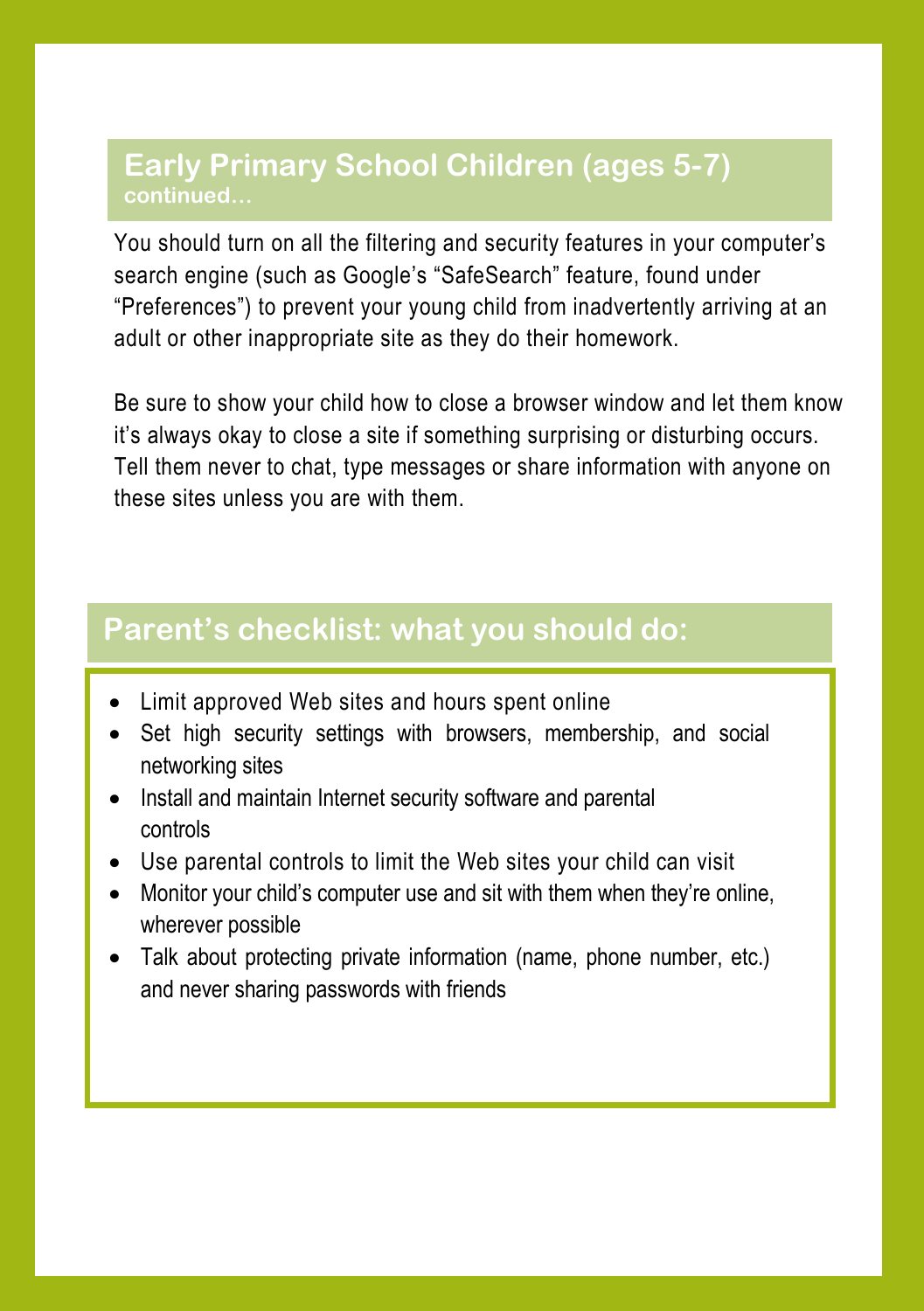# **Tween Children (ages 8-12) Tween Children (ages 8-12)**

Tweens are far more social and adventurous in their computer use. They talk to their peers at school and learn about the newest and "coolest" sites.

They might sign-up for their first email and Instant Messaging (IM) accounts. Ask your child about those accounts and what the passwords are, so that you can monitor their activities, and find out who they are communicating with.

Children at this age may also start to check out social networking sites, such as MySpace, Piczo and Bebo that are popular with older teens and adults.

Tweens are also interested in music and the Internet is an easy way to meet others who share their musical interests.

Online video sites, such as YouTube are enormously popular. Many of the videos contain strong language or violent material, so you need to monitor your tween's visits carefully.

#### **Parents' checklist: what you should do: Parents checklist: what you should do:**

- Set rules about online communication, illegal downloading, and cyber bullying
- They should know to never click a link in an email or Instant Message this is a common way people get viruses or reveal private and valuable information to criminals
- Discuss risks and concerns about posting and sharing private information, videos, and photographs
- Watch for signs of obsessive or addictive online behaviours (see Online Gaming and Signs of Addiction)
- Keep computers in a common area in the house
- Encourage open communication and encourage your kids to tell you if anything online makes them feel uncomfortable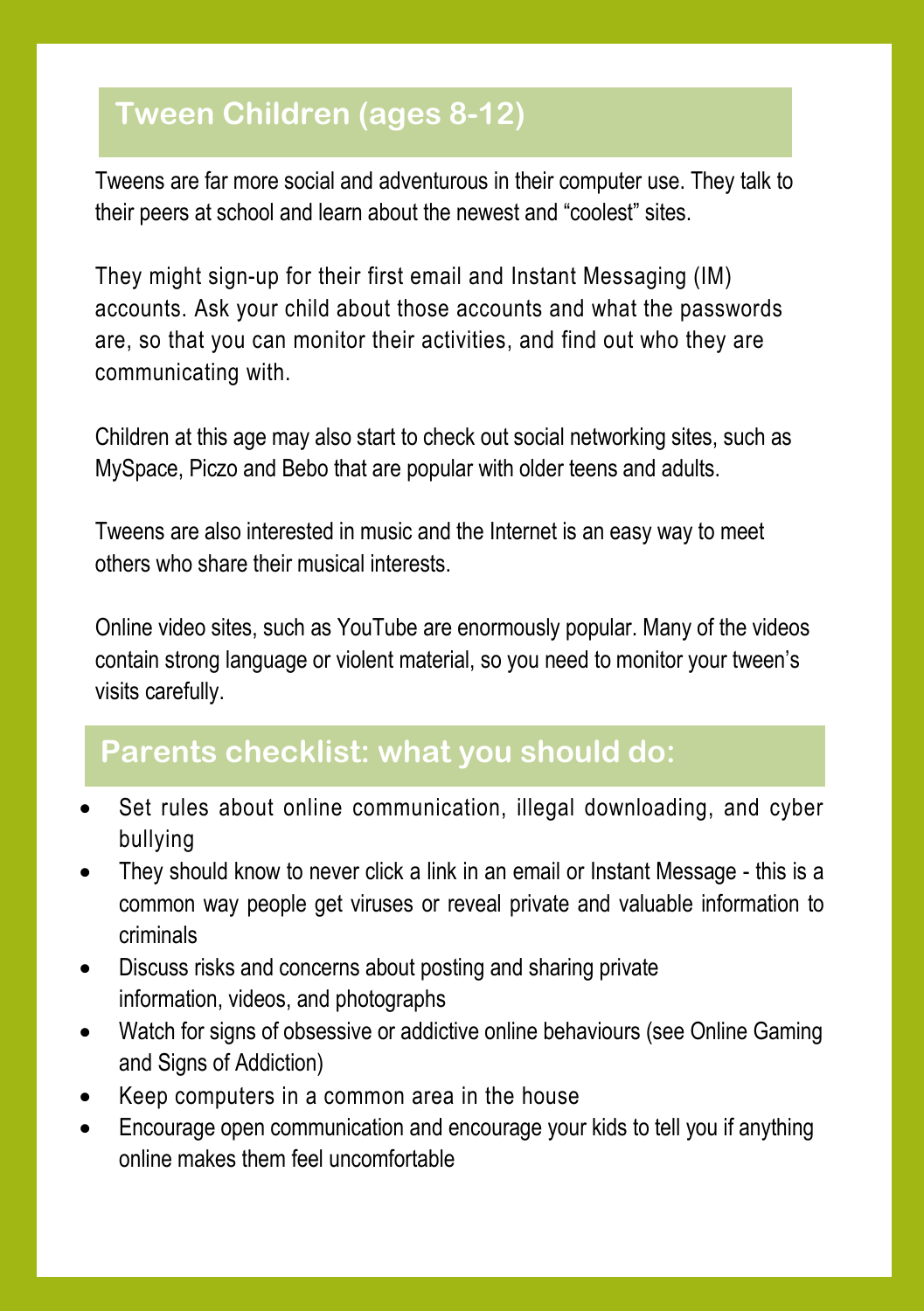#### **Teens (ages 13 – 17) Teens (ages 13 – 17)**

Teens are developing ever greater independence and this is reflected in their online lives. With that independence comes responsibilities, including being careful in their online world.

At this age teens have usually formed or joined online worlds such as MySpace, Facebook, Bebo and others. With screen names, memberships, blogs, profiles, and other Internet elements that they visit daily, teens communicate the details of their lives with each other.

Web sites are also frequently used for the research and submission of home work for school. Digital traces of their thoughts and activities can be left all over the Web. Often they don't know - or they forget - that everything posted on the Web is there for all to see, and it's probably there indefinitely.

All it takes is a single Google search by a University or college admissions director or potential employer – five, ten even twenty years from now – and all of the photos, opinions and thoughts of your teen are there for all to see forever. Caution is so important!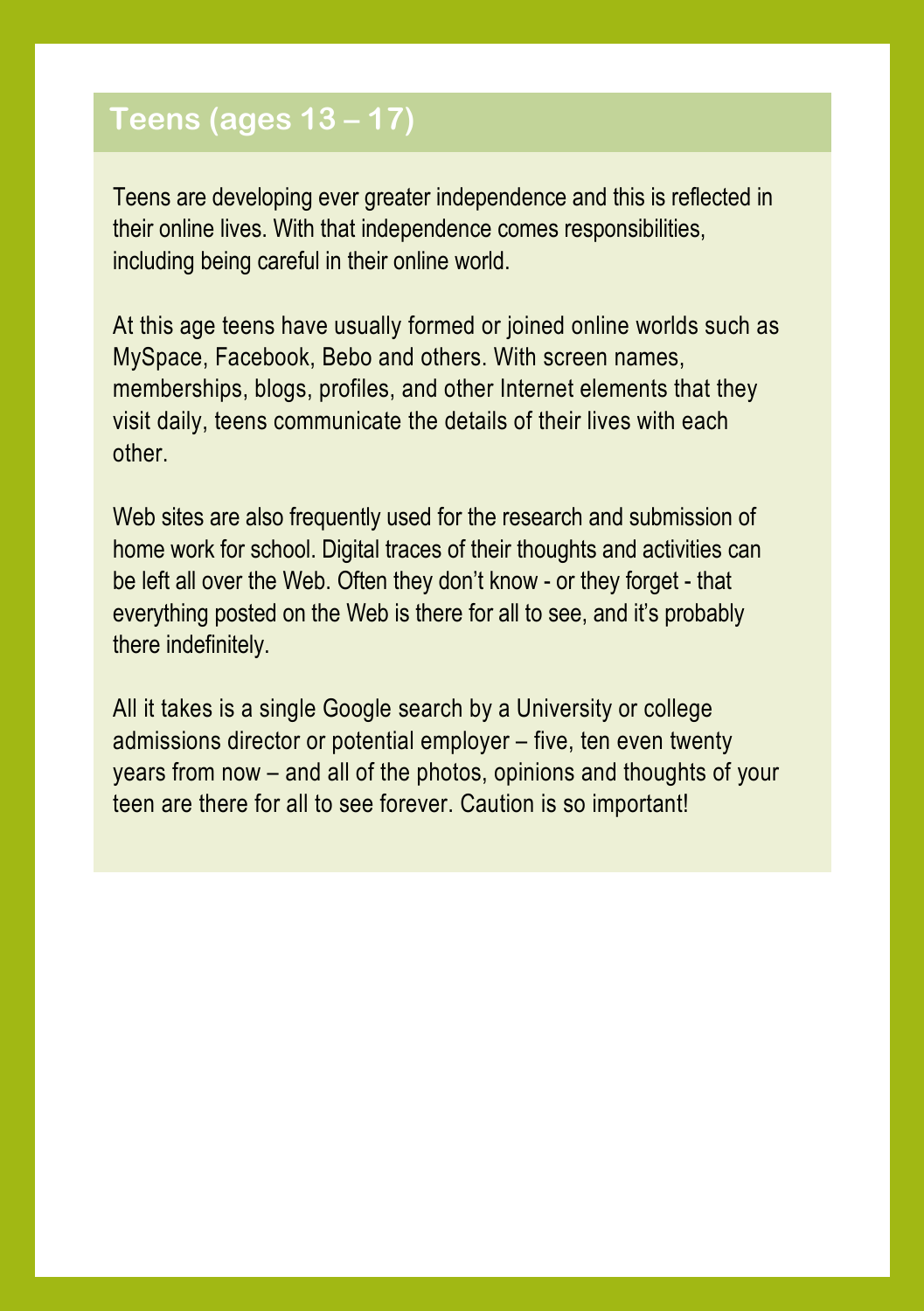#### **Parents' checklist: what you should do:**

 Reinforce rules of appropriate online behaviours (language, private information and imagery, cyber ethics, illegal downloading, limiting hours of usage, and avoiding inappropriate adult sites)

 Be aware of your teen's online life (social networking sites, photographs, private information, club and sports activities) whether on their site, a friend's site or their school's Web pages

 Review the sites your teen visits; don't be afraid to discuss and possibly restrict sites that offend or concern you

 Ask them not to download files (music, games, screensavers, ringtones) or make financial transactions without your permission

 Teach them to never share passwords and be wary about typing private information when on a shared or public computer, or one they think might not be secure

 Teach them to never click a link in an email or Instant Message this is a common way people get viruses or reveal private and valuable information to criminals

 Keep computers in a common area in the house and not in your teen's bedroom

 Encourage open communication and encourage your teen to tell you when something online makes them feel uncomfortable. Remember, they are teens but they still need your support, involvement and care

 Remind your teen to take responsibility for keeping Internet security software maintained and up-to-date, as much as for their protection as yours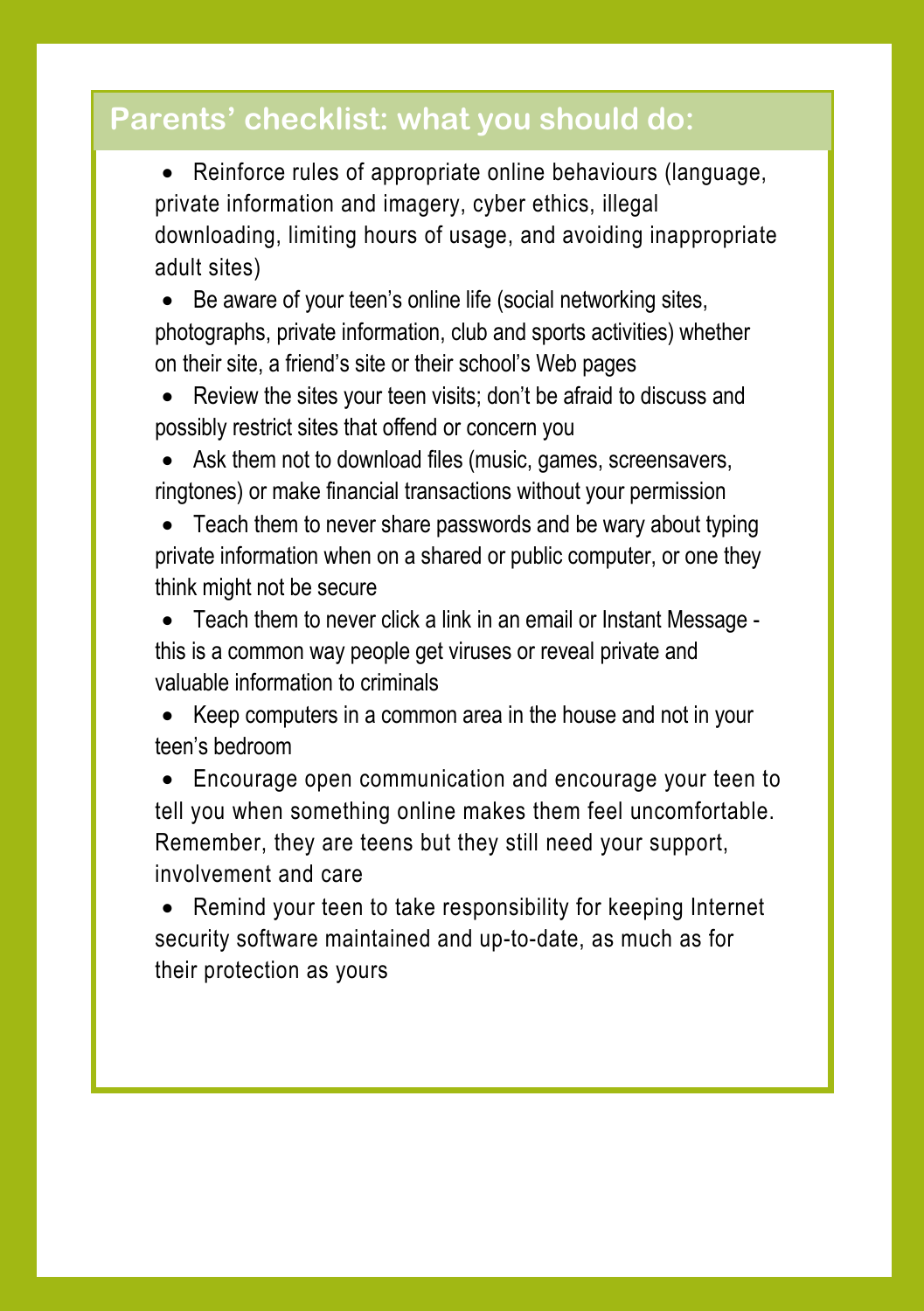# **Follow the Rules**

# **Parents Parents**

Remember these top tips for staying safe online:

- Take an active interest in what your children are doing online
- Remember children are accessing the Internet at school, friends' homes, libraries, Internet cafés, etc
- Encourage your children to speak to you if they see anything that upsets them online
- Remind your children never to give out personal information
- Children should never meet up with anyone they've met online without a trusted adult being present
- Encourage your children to be responsible Internet users
- Stick to the fun and positive sides of the Internet

### **Children and Young**

**People Follow Childnet's SMART Rules**

**Safe.** Keep safe by being careful not to give out personal information such as your name, email, phone number, home address, or school name to people who you don't know or trust online.

**Meeting** someone you have only been in touch with online can be dangerous. Only do so with your parents' or carers' permission and even then only when they can be present.

**Accepting** emails**,** IM messages, or opening files, pictures or texts from people you don't know or trust can lead to problems - they may contain viruses or nasty messages.

**Reliable.** Someone online may be lying about who they are, and information you find on the Internet may not be reliable.

**Tell** your parent, carer or a trusted adult if someone or something makes you feel uncomfortable or worried. You can report online abuse to the police at **www.thinkuknow.co.uk.**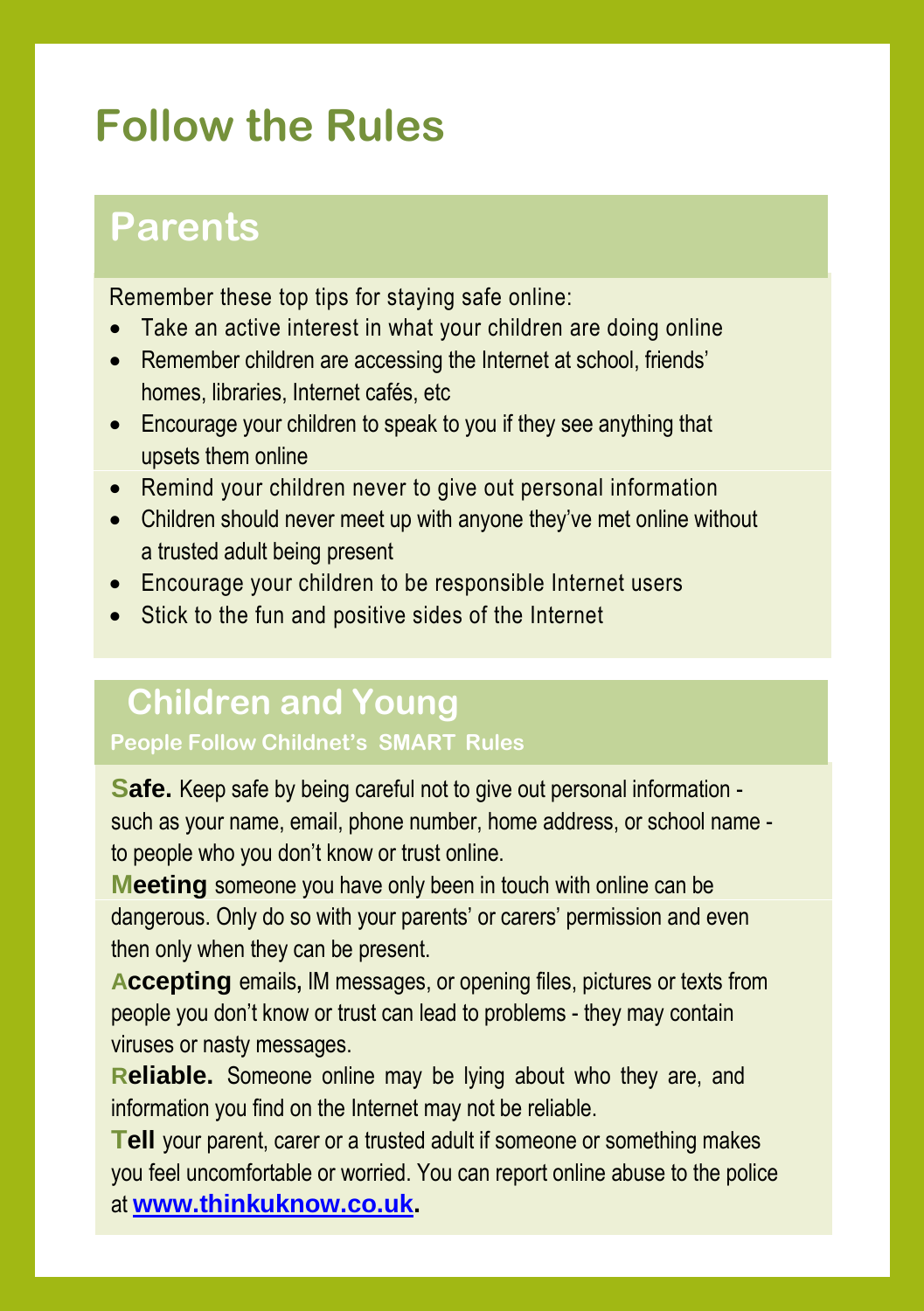# **Online Safety – The Basics**

# **Safe Browsing**

Make sure your browser is set to offer you its built-in security and safety features. For example, Microsoft Internet Explorer (the most popular browser) offers security and privacy settings. These are found under "Tools," then "Internet Options."

Popular search engines such as Google also offer some safety features. For example, Google's "SafeSearch", found in "Preferences" on the main Google landing page, allows you to restrict explicit (sexual) sites and content from appearing in your family's search results. Of course, any knowledgeable user can easily remove the setting, but it's helpful with younger Web surfers.

# **Protect Your Password Protect Your Password**

Avoid using easy-to-guess passwords such as dictionary words, names, or dates such as your birthday that your child or an internet hacker might break.

Make sure you have your child's passwords for email, IM, even social networking sites. It's a good idea so you can review who is communicating with your child and in the event of trouble, you'll have important access.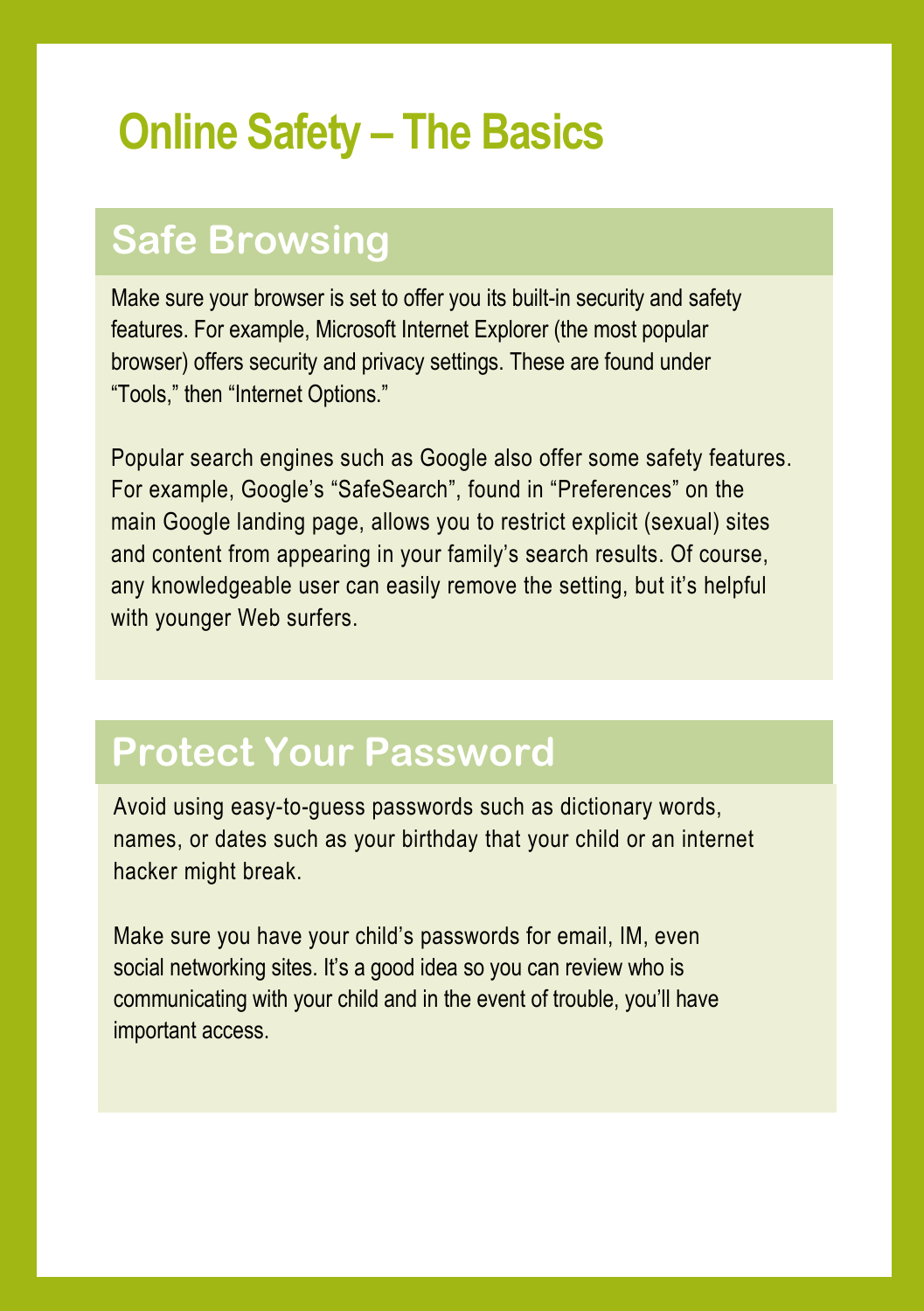# **Secure Your Wireless Network Secure Your Wireless Network**

Home wireless networks present other security problems, and there are simple steps to follow to ensure that they are secured from unknown intruders who might use your bandwidth, or worse, host their spam and other attacks from your system.

If you have wireless (or "wifi") at home, make sure you do everything possible to make it secure: reset the router password so it isn't easy to guess; enable wireless encryption to prevent a stranger from spotting your network from the Internet; restrict the access your system shares on the network and make sure your Internet security software is kept up-to-date.

### **Parental Control Software Parental Control Software**

Parental control software enables you to choose where your child is able to go online, and to ensure that they don't view inappropriate subject matter.

Parental controls differ depending on the application offering the feature. Usually there are varying levels so you can customise the program according to the child being protected.

Remember, though, that no software provides perfect protection. Parents need to use a combination of tools and rules to protect children, regardless of their age. The Internet is a rich resource, and it defeats the purpose to lock it down entirely. Parents need to talk with their children to ensure that their beliefs, morals, and values are upheld when their children go online.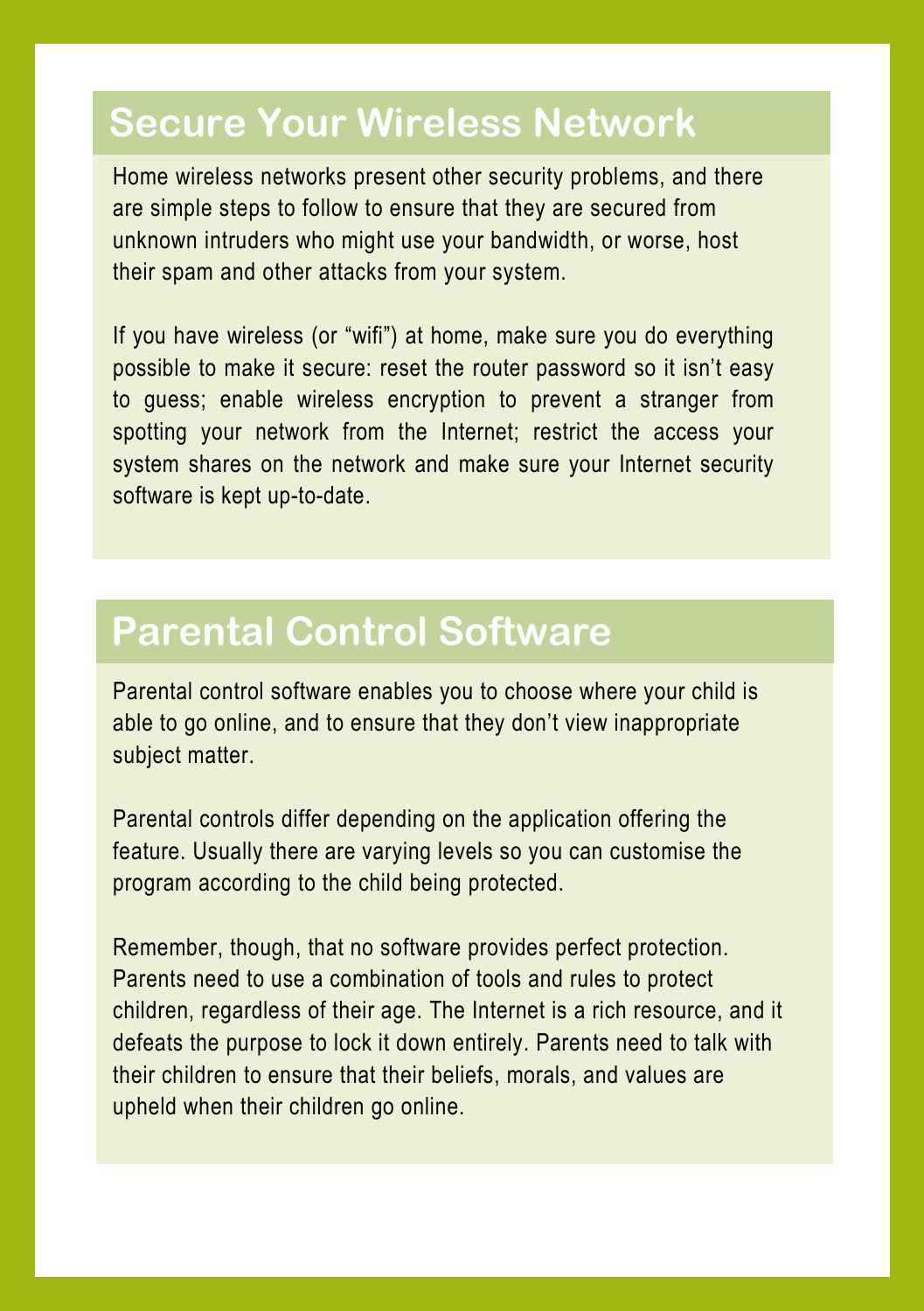# **Online Favourites**

Social networking sites like MySpace, Facebook and Bebo are extremely popular with teens. YouTube is popular but a parental concern because there isn't any filtering for language or adult content. Ask your teens if they have accounts (but always try to check for yourself too).

Whether your kids are teens, tweens, or younger, ask them about which sites are popular with them and their friends. Ask them which ones they've joined and have them show you around. You'll quickly know whether you approve or not. Keep the conversation "impersonal" so they don't feel they are being interrogated.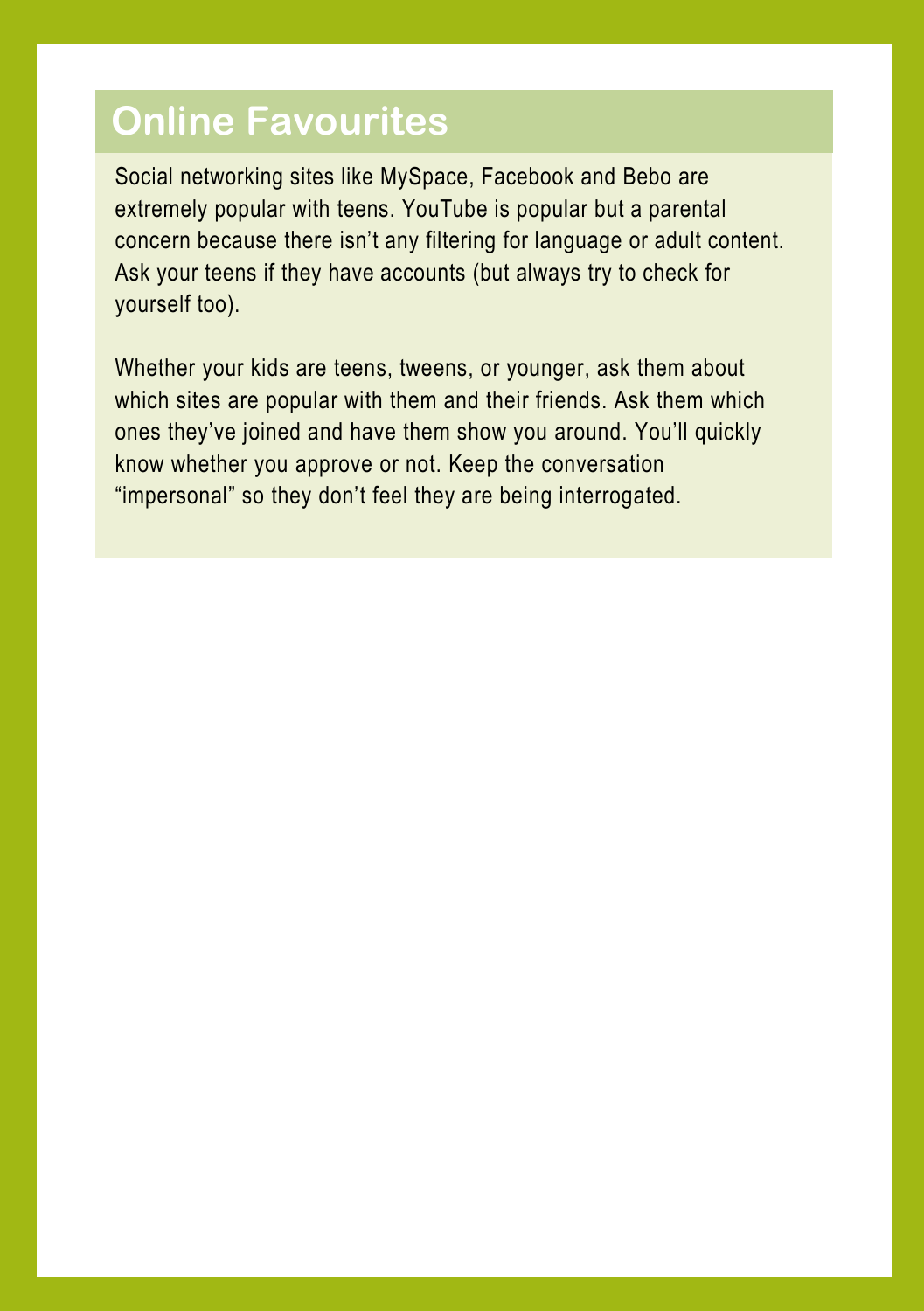# **Online Risks**

#### **Internet Predators Internet Predators**

It is rare that your child would be approached by a sexual predator online, but there have been enough high-profile cases with tragic outcomes that would make any parent worry about this.

Make sure your children know they must never email, chat, or text message with strangers. It's never okay to meet a stranger offline or online. Make sure they understand that someone they see or meet online is still a STRANGER, no matter how often they see them online.

Children who discuss sex with strangers online have been shown to be more likely to arrange offline meetings. It's very important that you tell your children that it is never acceptable to talk about sex with a stranger online and that they should notify you or a trusted adult immediately or report this if it happens.

You can report suspicious activity towards your children on the Internet to the Child Exploitation and Online Protection Centre (CEOP) **www.ceop.gov.uk** which has a special young person's reporting service called 'Think you Know'- see **www.thinkuknow.co.uk.**

# **Plagiarism and Cheating Plagiarism and Cheating**

It's very easy to find homework guides to all the popular school textbooks online and many Web sites offer essays and thesis papers for sale. Cheating has never been easier, more available and more tempting to our children. Remind your kids that it's very important to use the Internet for research but not for copying.

Encourage your children to always check the source of information they read on the Internet and explain why user-generated content, such as that found at Wikipedia, can serve as a great starting place for new research but isn't always reliable.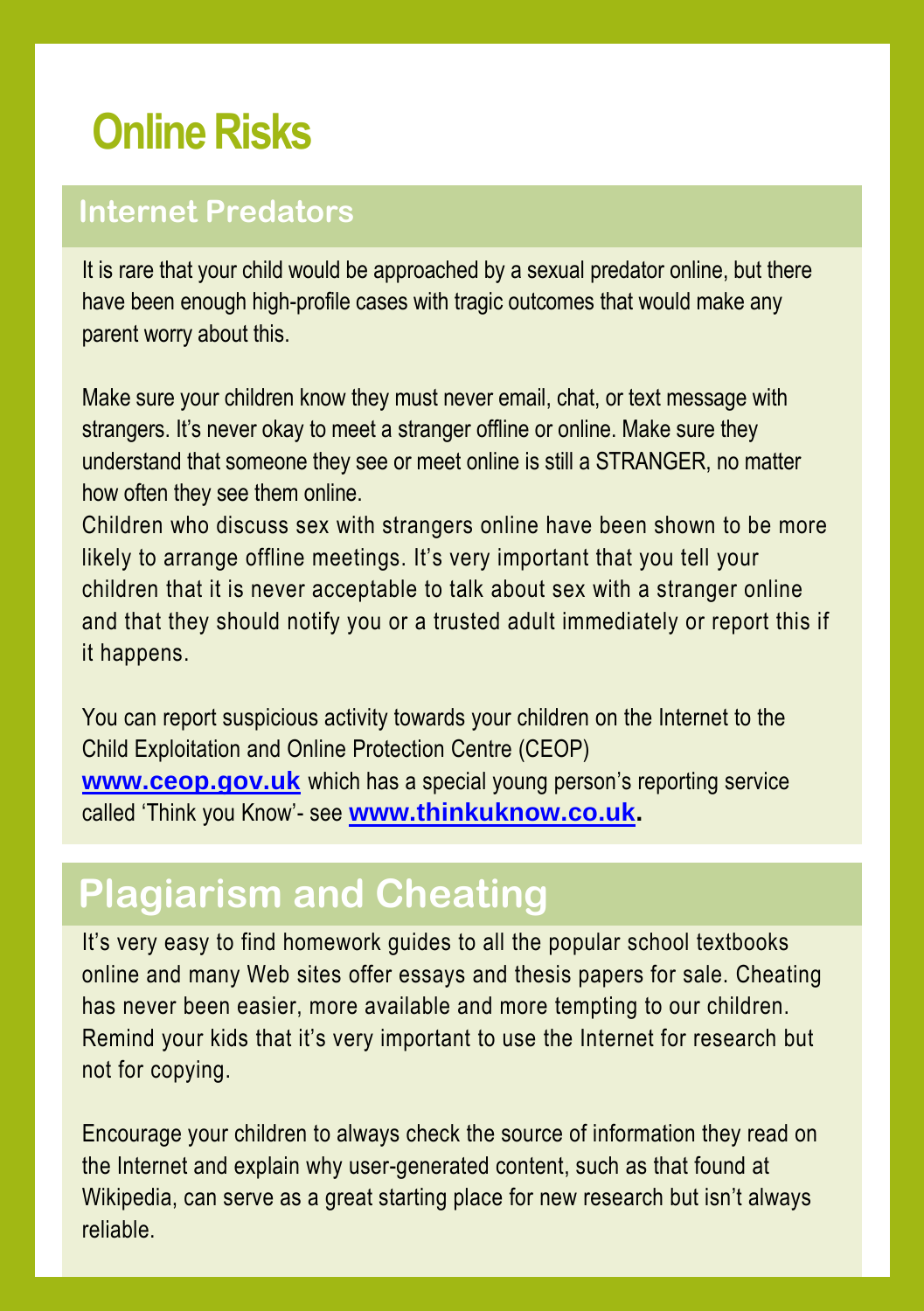# **Cyber Bullying and Cyber Stalking Cyber Bullying and Cyber Stalking**

Technology gives our children more ways to connect, socialise, and communicate than ever before. Unfortunately, some kids use email, Instant Messaging, and mobile phone photos and text messages to embarrass or bully other children. Children's digital messages can also be edited to change the meaning then forwarded to other kids to embarrass, intimidate, or insult.

Make sure your children know they must guard even the most casual text message and watch their own written words. They should never retaliate back to the bully, and they should always tell you if and when they are being cyber bullied.

Keep a copy of any bullying message by using the "Print Screen" key on your computer keyboard and copying the message into your word processing program. It's important to help your child know where and how to report if they are the victim of cyber bullying and there is specific advice for schools at **www.digizen.org**

Cyber stalking is a dangerous extension of cyber bullying and used by those who engage in stalking in the real or "offline" world. With awareness of the issue, our older teens can learn to defend themselves and parents should know how to help.

The stalker may hijack an email account and pose as the person whose email they've hijacked. The attacker might deface a social networking page or send hateful messages to the victim's friends, engage in outright identity theft, or try to destroy somebody's credit and reputation.

Cyber stalking is dangerous and should be reported to the police, Internet service providers, and Web site hosts. Keep all evidence of both cyber stalking and cyber bullying.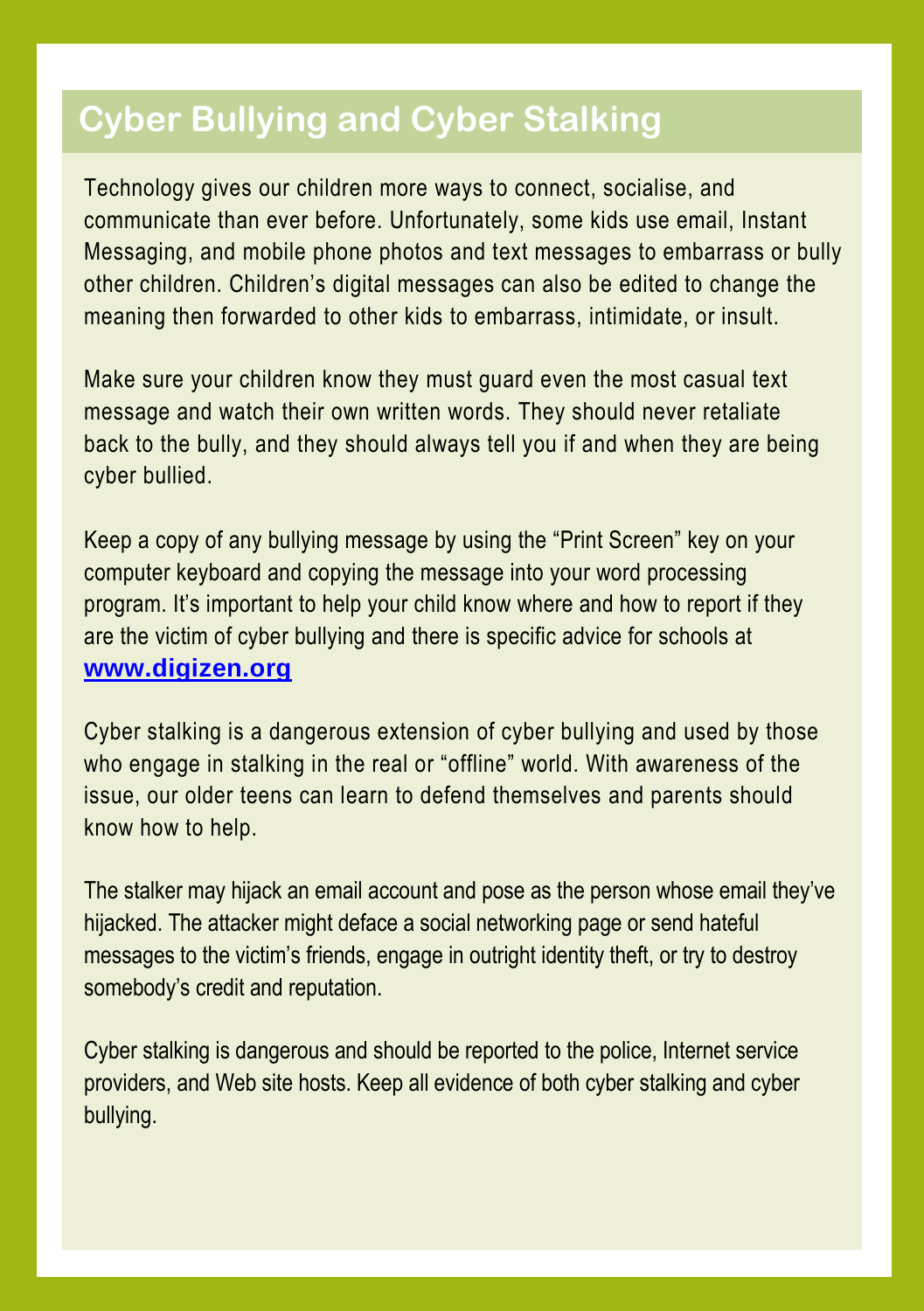### **File Sharing, Music and Video Download File Sharing, Music and Video Download**

Children quickly learn about the joys of sharing music with each other. And it's often at the tween stage that they discover file-sharing sites, which enable them to swap music or videos online.

Explain to your children the dangers of file-sharing sites and programs, which can let strangers have access to your computer. Using file-sharing sites may expose your computer and information to "bot" software, spyware, keystroke loggers, viruses, and other dangerous malicious code. Additionally, downloading music or videos for free is often illegal. Show your children where they can legally download music and video from sites such as iTunes.

## **Private Information and Identity Theft Private Information and Identity Theft**

Many children will not automatically know what "private" information is and the importance of keeping this private both online and offline so you need to explain the concept that it's any data that individually identifies them and may allow a stranger access to personal or financial information.

Private information includes real world data such as, names, telephone numbers, addresses, sports club, school, even the name of a doctor.

Fraudsters can turn even a small clue into a full record on a child and parent. They, in turn, can trade and sell that private data to make money. It's surprisingly easy for people with such intentions to apply for credit in your child's name and get real world merchandise and money, while ruining the child's (or your) credit rating and good name.

If you do suspect you've been a victim of identity theft, you are entitled to request a report from any of the credit reporting services for a small administrative fee (the UK Data Protection Act credit reporting services are allowed to charge £2 for each request an individual makes for his or her statutory credit report): Equifax, Experian, and Callcredit all follow this. Once you find evidence of identity theft, you will need to report it to the police. That police report will strengthen your case when you work with the other sites and companies involved.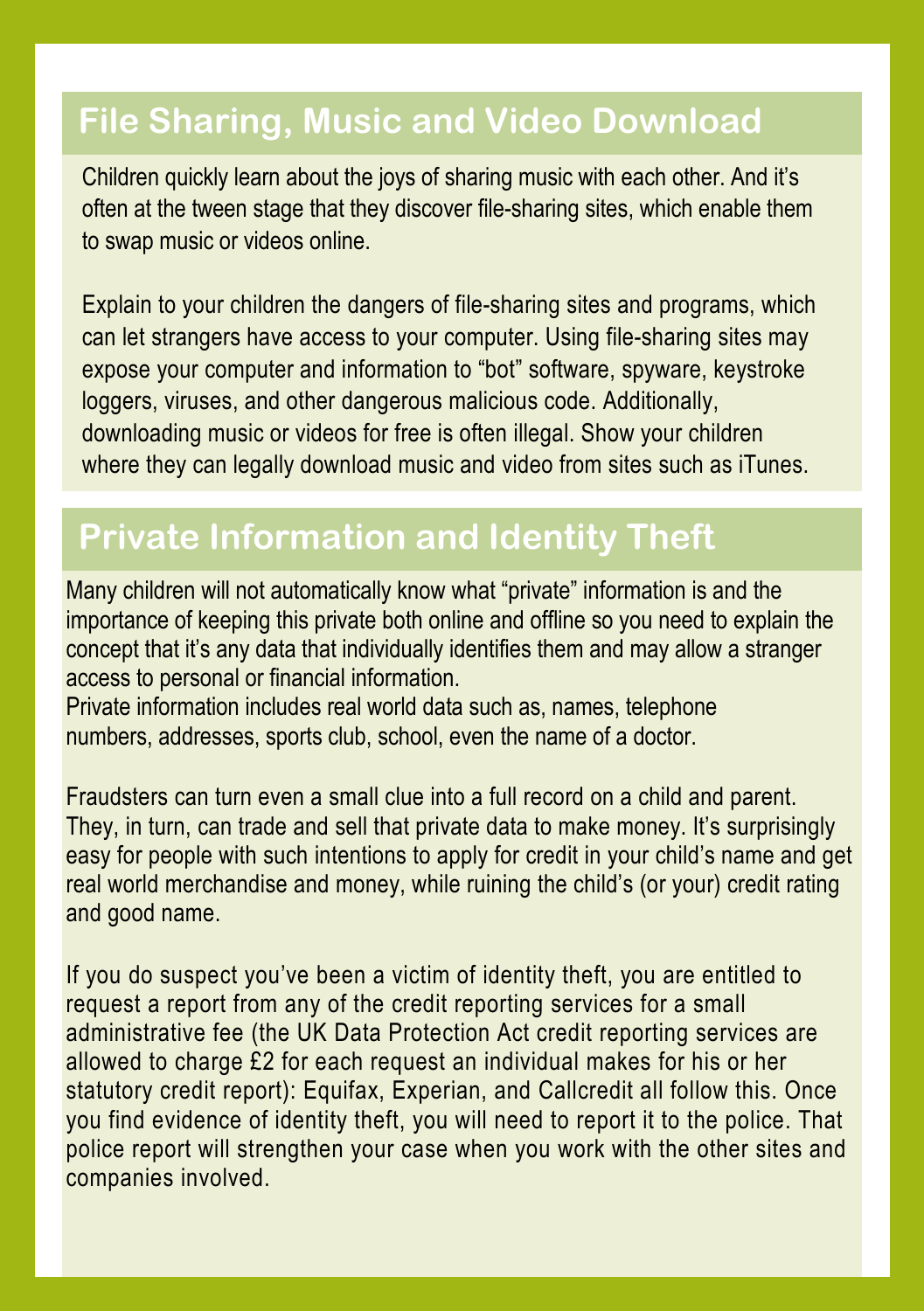#### **continued ....**

You can also put a "freeze" on your credit record and those of your children to prevent strangers applying for credit in your names. Visit http:// **www.ico.gov.uk** for more information.

#### $\overline{\mathbf{c}}$ **ocial Networking Sites Social Networking Site**

Social Networking Sites are among the fastest growing phenomena on the Internet for children, young people and adults, but it is tweens and teens who are driving that growth. Among the most popular social networking sites are MySpace, Facebook and Bebo. All of them provide a place for kids to get together online with new and existing friends. When used sensibly, these sites offer great ways for kids to communicate and share their experiences. When used carelessly, however, they can expose your children to identity theft and predators.

Teach your children to set their profiles to private so that only invited friends can view their information. They should not post private information or inappropriate or misleading photographs. This information, once posted, can become public and can be stored on the computers and Internet history files of others. Even if you remove such information or photos, they may still be out there on the Internet and in the hands of other people.

Social networking sites enable kids to form networks of friends who can communicate freely with one another. Make sure your kids don't allow people they don't know to join their networks.

Once strangers are in the network, others in the network will assume a level of trust with them, based upon their relationship with your child. If the stranger is a predator, they may try to take advantage of your child or the friends within the network.

Make sure your child sets the communication features properly so they can approve any postings to their page. This limits even a good friend's opportunity to post an embarrassing but funny photo, or make a remark you and they would prefer not to be seen.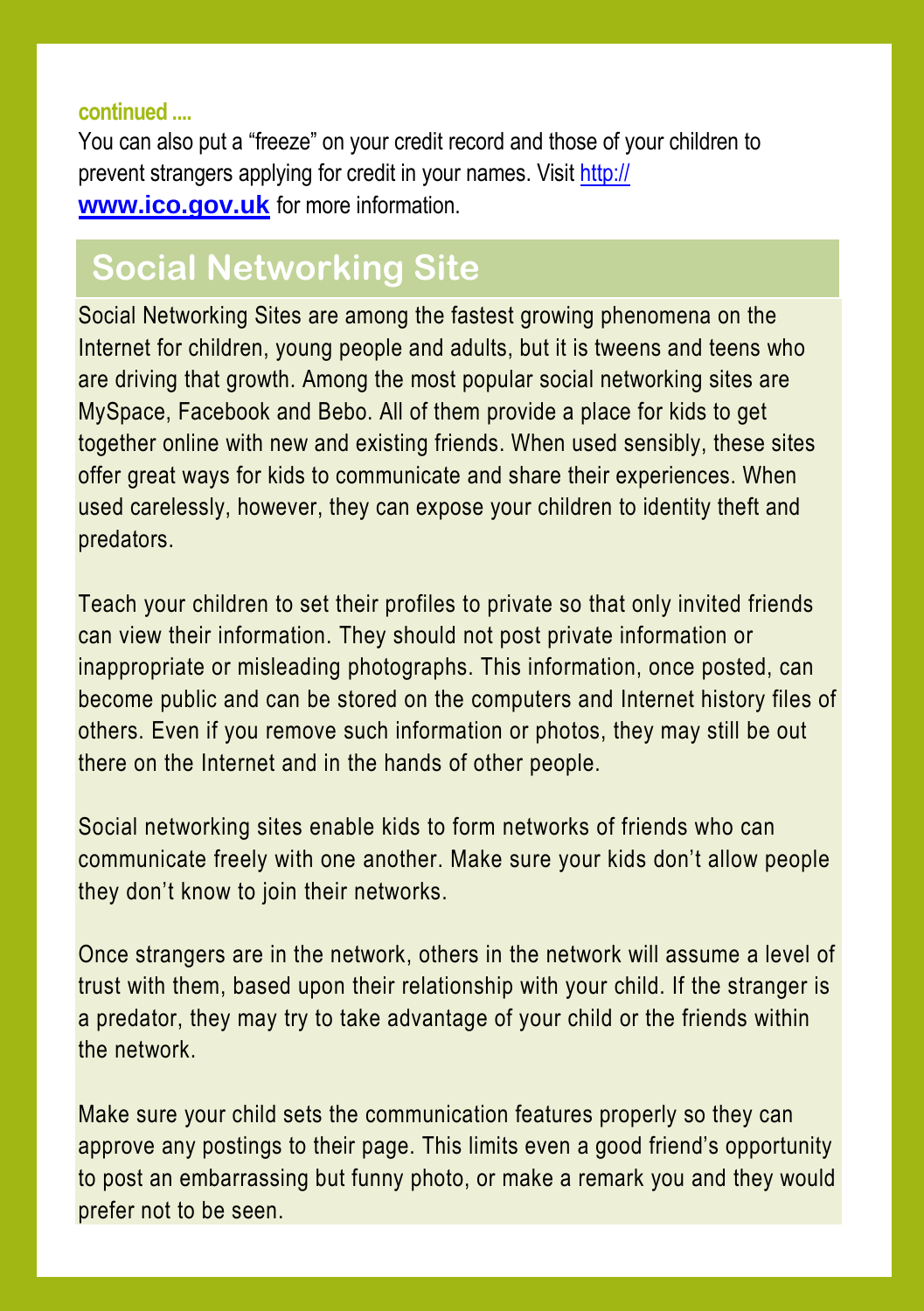#### **Pornography, Gambling, Racism, Anorexia, & Hate**

**Sites** The darkest corners of the Internet world include some dangerous and illegal elements. Without parental controls or browser filters, it's almost inevitable your child will run into something you and he/she will find upsetting. Make sure your child knows to tell you when and if that should happen and reassure them you won't be angry if it does.

Some children and teens may become curious about sites featuring racist or hate messages, or promoting risky or damaging behaviours such as anorexia and self harm. You may only discover this by regularly checking your computer's browser history. Even a single visit should prompt you to talk to your child about it. Don't assume it was idle curiosity.

Explain your house rules about such sites and ask your child about their motivation for visiting. As you talk, if your child reveals issues, such as depression or self-loathing, don't delay in getting your child professional help to deal with such matters.

#### **Teen Online Privacy**

Teach your teens about the Internet. By now, they should know that people online aren't always who they say they are. It's easy to lie about your age, sex, and location online, so many people do it for innocent and not-so-innocent reasons.

Continually remind your teens that they can't trust strangers online any more than they can in face-to-face contacts. They should never allow a stranger to join a buddy list or a chat or IM conversation. And they should never accept free software, ring tones, or screen savers from strangers.

Remind your teen that email addresses, user account names, and Instant Messaging handles should not be their real name, the name of their school, or some combination of the two; they shouldn't be provocative or otherwise inviting to a predator. They should be as anonymous as possible. Also, they should never share a password, even with a friend.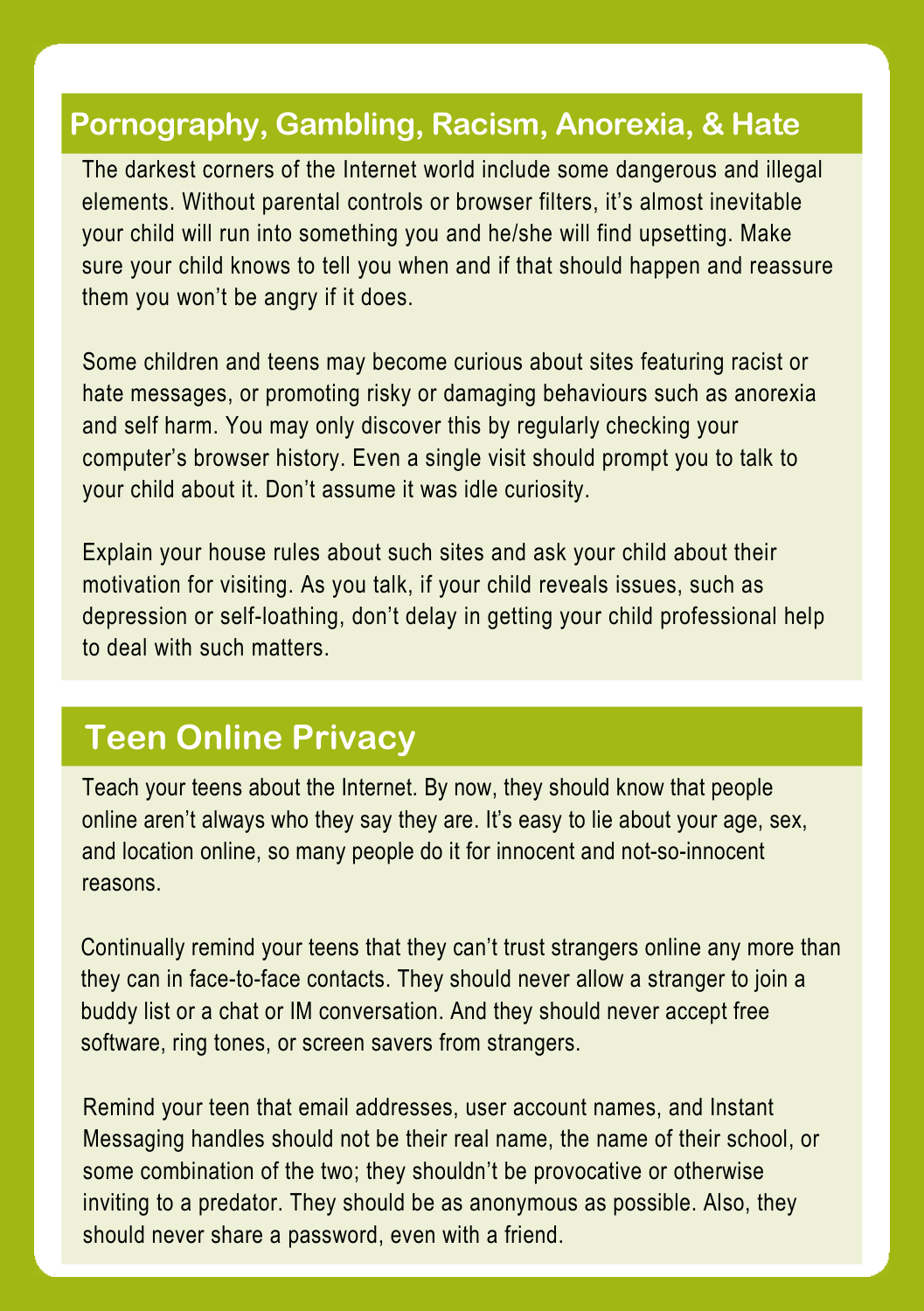### **Email and Instant Messaging**

- Teach children not to click on links within emails that they receive, since links can lead to fake Web sites
- Disable the preview function in email. This prevents potential malicious code in the message area from executing
- Kids should not respond to emails or instant messages from anyone they don't know or didn't expect to receive
- Never accept a link or download a file through Instant Messaging
- They shouldn't make their Instant Messaging profile or social networking page public
- Set Instant Messaging preferences to keep strangers at bay
- They should always log out when not using IM or when editing their social networking page to make sure their privacy is protected

#### **Key Recommendations for Parents:**

Make sure your children's email accounts have the highest level of spam filtering turned on. According to a recent research study, 80 per cent of children report receiving inappropriate spam on a daily basis. Your children should use email account names that can't lead strangers to them. For example, they shouldn't use first and last name combinations. They also shouldn't use suggestive screen names or addresses, even if it seems "cool" to do so.

Make sure they use strong passwords that are never shared, even with friends. You should know your children's email account passwords so you can monitor their activity frequently. Look at who they send email to and receive email from. Do you know everyone? And let your child know you will be doing this to help keep them safe and not because you don't trust them.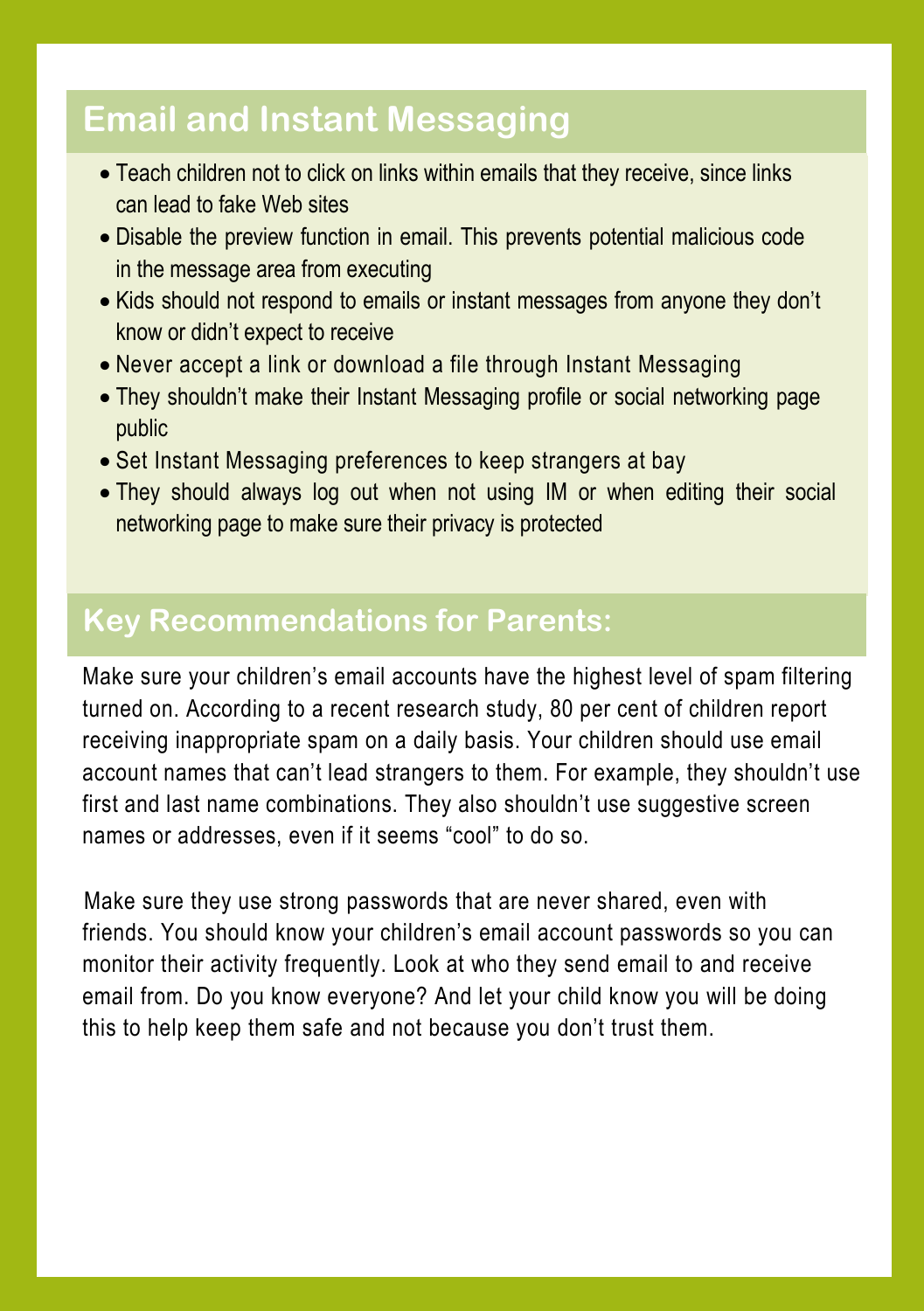### **Blogging**

A blog is an online journal or diary. Often teens have blogs that are more like traditional private diaries - except they are open to everyone on the Internet via the teen's own Web site or on a social networking site - which is like placing their diary online for the world to see.

Children should be careful with regard to the content that they post onto their blogs. Search engines can usually pick up the information that is posted and people such as potential employers or school admissions officers may read your blog, and this exposure may affect other areas of your life as well. For example, people interviewing for jobs have been declined because of items in their personal blogs or in the blogs of friends and family that mention them. Don't let your teen become a blog victim.

### **Viruses, Worms, and Spyware Viruses, Worms and Spyware**

Computer viruses have been around for more than 25 years in various forms. But with the popularity of email and file exchange on the Internet, the distribution of these threats has really taken off. These days many of the bad guys are international cybercriminals, motivated by financial gain through their illegal activities.

Spreading via email, Instant Messaging, infected social networking pages, and filesharing sites, malicious software (malware) such as spyware, keystroke loggers and bots can cause you enormous trouble.

Spyware and keystroke loggers monitor your normal computer activity and then report your private data out via the Internet to the criminals. Bots (short for robots) are forms of software that can sneak into your computer and cause your PC to send out spam and phishing emails to others, without you even knowing. Bots can also be used to steal your personal information and wreak havoc on your credit including the unauthorised use of your credit cards and bank accounts. Help keep your children and your computers safe by installing Internet security software on your family's computers and making sure it's updated with the latest protection files. Tell your children not to turn off the virus scanner or firewall, even if they think it might speed up a game. It's just not a safe risk to take.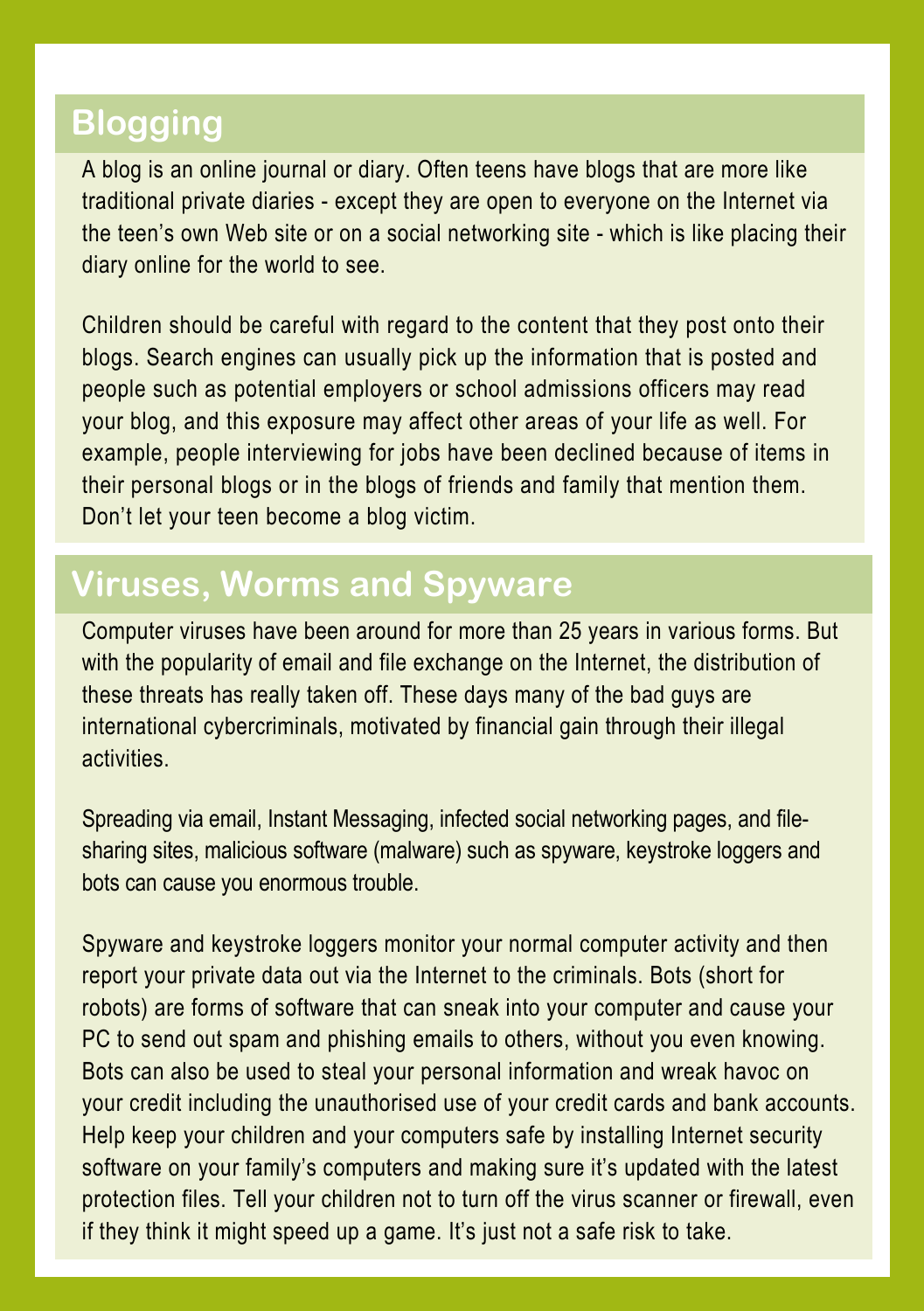### **Digital Photos and Mobile Phones**

Many kids have mobile phones that include a camera and many also have their own digital cameras. Talk to your children about the need to protect photographs online from strangers or even from peers who might use them inappropriately. Remind your children that all photos held on a mobile phone or a social networking site can be copied, recorded, shared and they can end up anywhere. This includes images taken from a webcam.

Make sure your child shows you the photos they are using so you can advise them about anything you deem risqué or not appropriate for sharing. If you are using photo sharing sites, such as Flickr, make sure you don't allow others to use your photos, especially photos of people.

If your child is using Bluetooth make sure that it's locked, otherwise anyone in the area can access their phone. Remind your child if they have a GPS feature that it enables all their contacts to see where they are. Finally, if they are receiving unwanted calls you should contact the service provider.

### **Key Recommendations:**

- Don't make private photo albums public
- Require visitors to a photo sharing site to use a password
- Back up photos with backup software because computer crashes can easily wipe out your photos and other computer files
- Use only online photo services that provide security protection

### **Online Gaming and Signs of Addiction**

**MMORPG** - what is that? It stands for the increasingly popular and potentially addictive "massive multiplayer online role-playing games." Titles such as World of Warcraft, Lord of the Rings, and Everquest are currently popular.

These can be highly addictive for some teens, especially boys. Set rules with your children about the amount of time that can be spent on these sites and any other concerns you might have. Signs of addiction to online gaming can be the same as with real-world gamblers, such as craving, withdrawal symptoms, loss of control and neglect of other activities.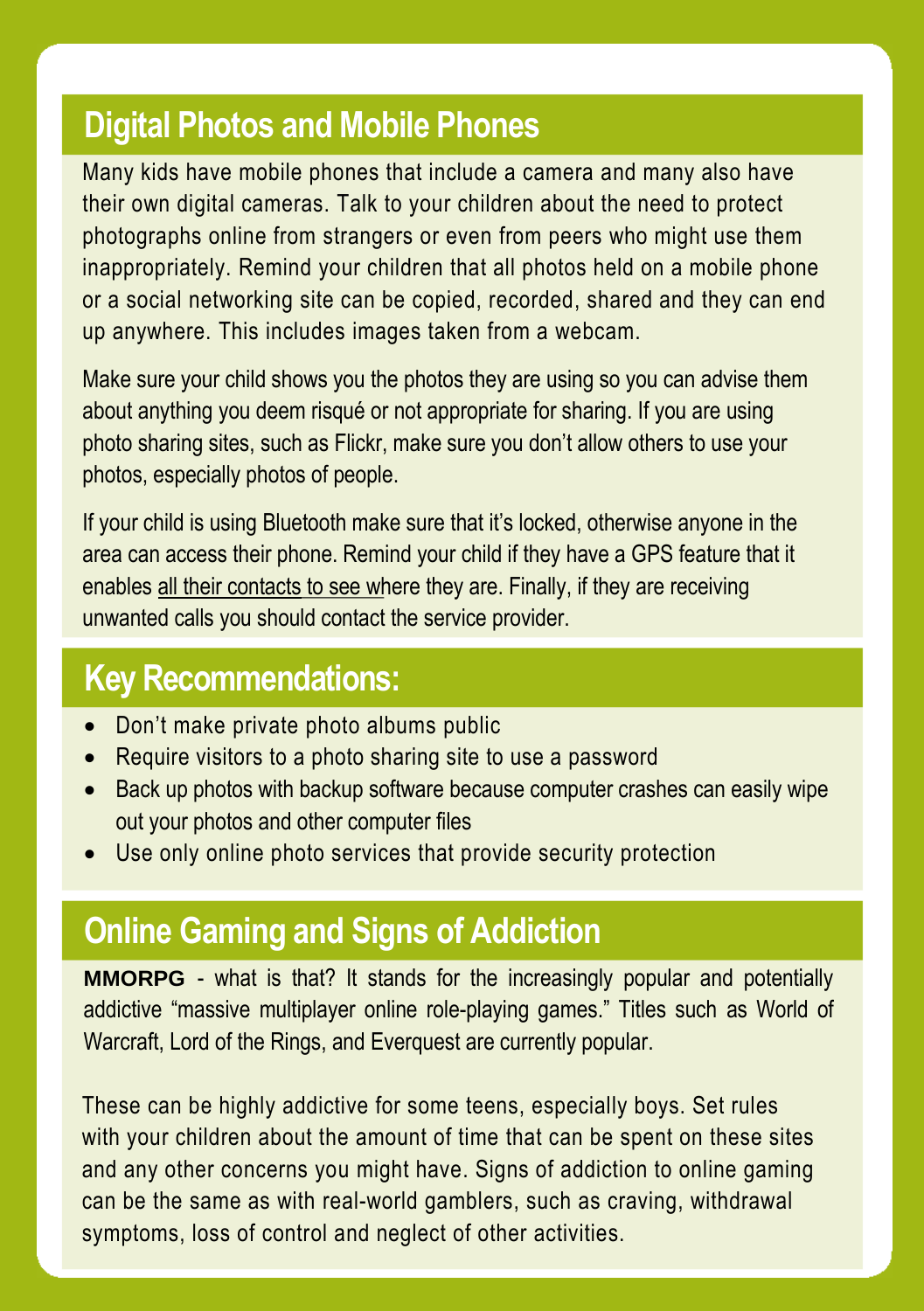# **And Finally...**

The Internet is a wonderful resource, which offers us education, entertainment, news from around the world, and improves our lives with access to tremendous services such as chat, email, online shopping, and more.

By learning more about online risks and dangers, and using up-to-date Internet security software, you can help your growing child navigate this amazing cyber world with increasing levels of independence. Finally, make sure your behaviour online serves as a role model for your children by engaging in safe Internet practices yourself.

### **Top Tips for Protecting Your Family Online Top Tips for Protecting Your Family Online**

- Keep the computer in a common room
- **Establish rules for using the Internet**
- Understand social networking
- Help your children keep their personal information protected
- Protect your children's passwords
- Frequently check your computer's Internet history
- Spend time with your children online
- Teach your children cyber ethics
- Teach your children to tell a parent, teacher, or trusted adult if they feel uncomfortable about anything they've seen on a computer

# **Acknowledgements :**

Much of the information published in this booklet has been reproduced from information provided by the Symantec Corporation, the makers of Norton Internet security and anti-virus software. We would therefore like to thank them for granting us permission to do this.